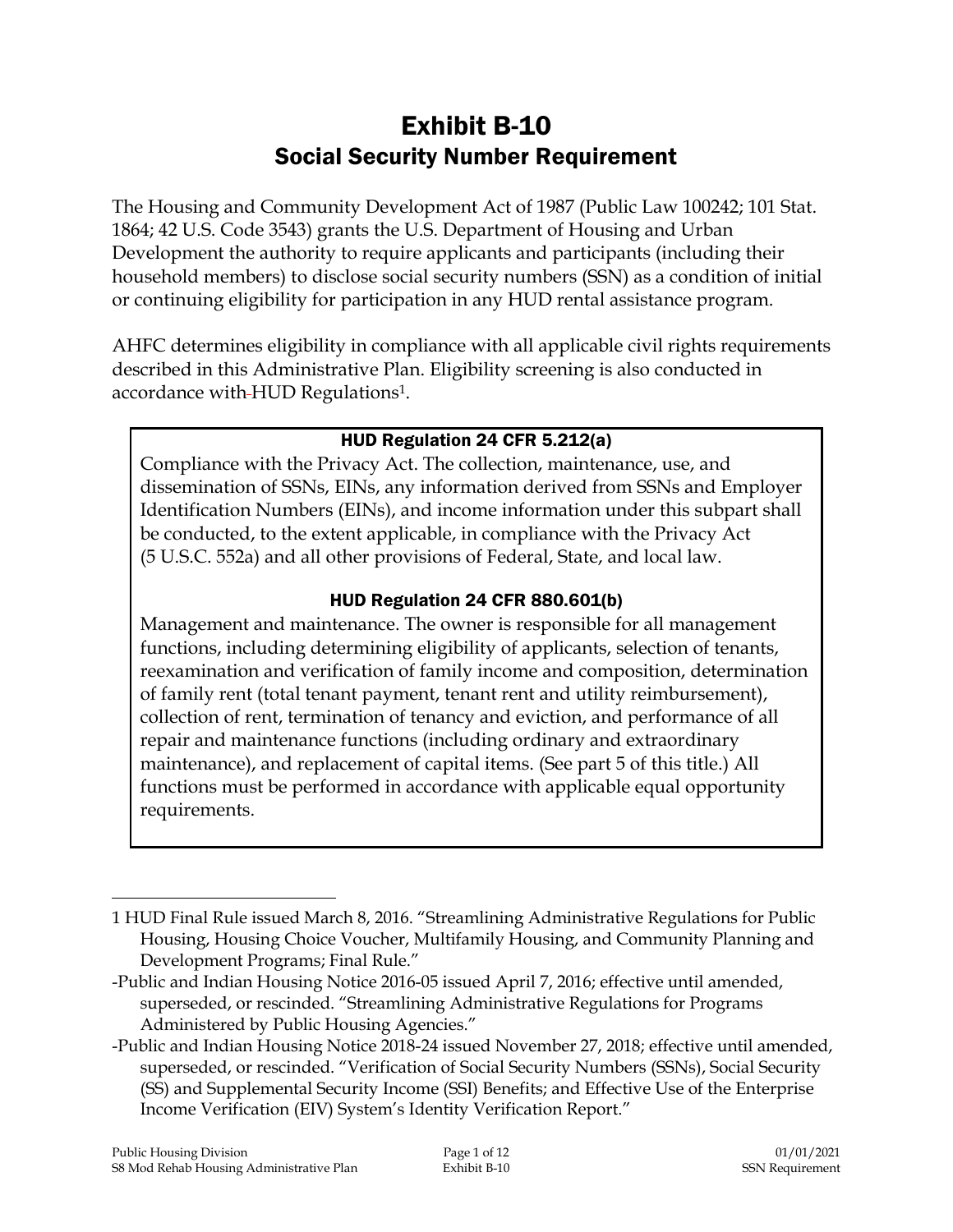## HUD Regulation 24 CFR 880.603(b)

Determination of eligibility and selection of tenants. The owner is responsible for obtaining and verifying information related to income eligibility in accordance with 24 CFR part 5, subpart F, and evidence related to citizenship and eligible immigration status in accordance with 24 CFR part 5, subpart E, to determine whether the applicant is eligible for assistance in accordance with the requirements of 24 CFR part 5, and to select families for admission to the program, which includes giving selection preferences in accordance with 24 CFR part 5, subpart D.

(2) If the owner determines that an applicant is ineligible on the basis of income or family composition, or because of failure to meet the disclosure and verification requirements for Social Security Numbers (as provided by 24 CFR part 5), or because of failure by an applicant to sign and submit consent forms for the obtaining of wage and claim information from State Wage Information Collection Agencies (as provided by 24 CFR parts 5 and 813), or that the owner is not selecting the applicant for other reasons, the owner will promptly notify the applicant in writing of the determination and its reasons, and that the applicant has the right to meet with the owner or managing agent in accordance with HUD requirements.

## 1. Requirement to Disclose SSN

## HUD Regulation 24 CFR 5.210(a)

This subpart B requires applicants for and participants in covered HUD programs to disclose, and submit documentation to verify, their Social Security Numbers (SSNs).

## HUD Regulation 24 CFR 882.515(a)

At the time of the annual reexamination of family income and composition, the PHA must require the family to disclose and verify Social Security Numbers.

## HUD Regulation 24 CFR 882.515(c)

Obligation to supply information. The family must supply such certification, release, information or documentation as the PHA or HUD determine to be necessary, including submission of required evidence of citizenship or eligible immigration status, submission of social security numbers and verifying documentation, submission of signed consent forms for the obtaining of wage and claim information from State Wage Information Collection Agencies, and submissions required for an annual or interim reexamination of family income and composition.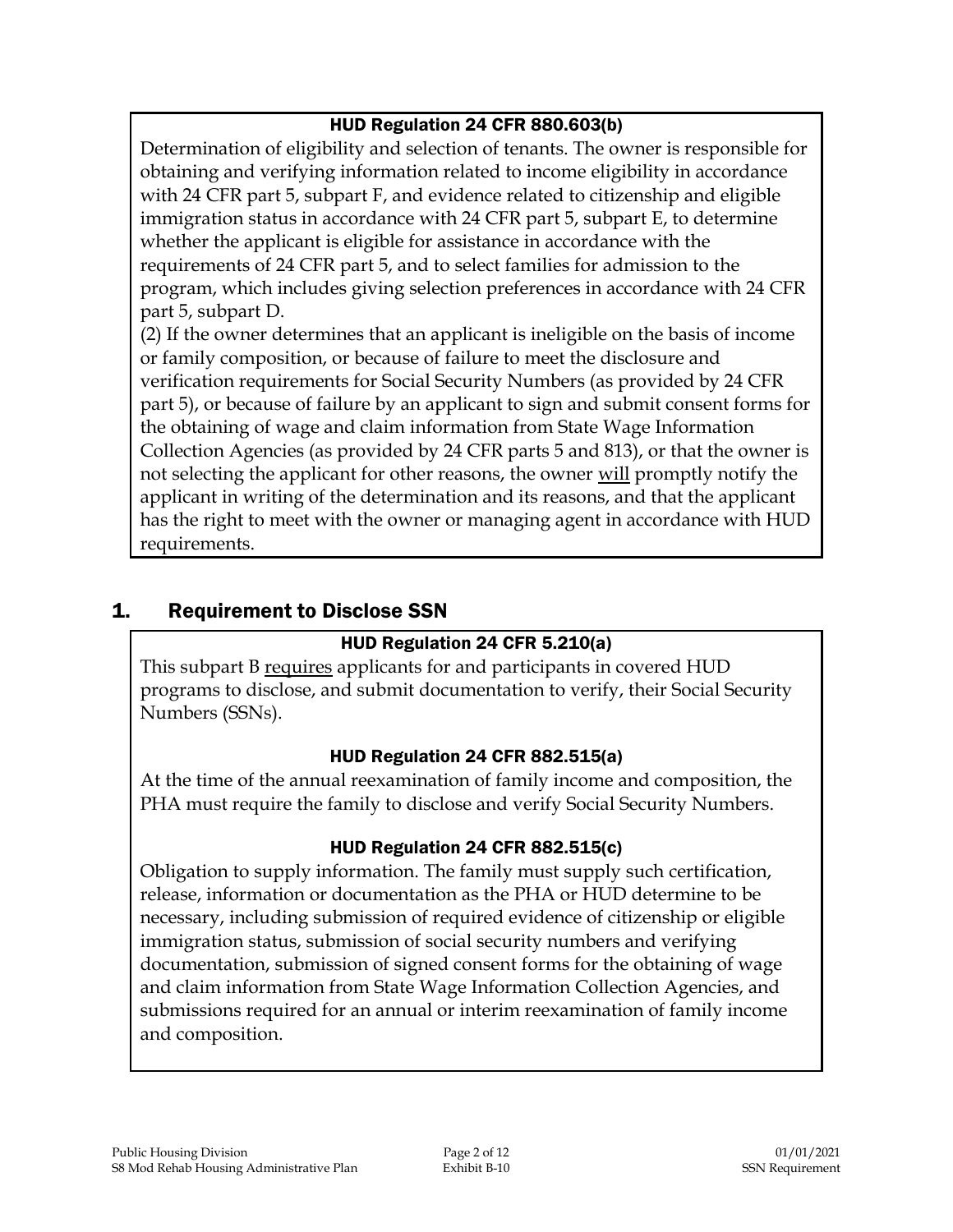### AHFC Policy

- 1. All household members, applicant or participant, are required to disclose and verify each member's SSN in accordance with the regulations and AHFC policy cited below.
- 2. Household members who do not contend to have eligible immigration status are not required to disclose and verify an SSN.

### 1.A Applicant Families

### HUD Regulation 24 CFR 5.216(b)

Each assistance applicant must submit the following information to the processing entity when the assistance applicant's eligibility under the program involved is being determined.

(1) The complete and accurate SSN assigned to the assistance applicant and to each member of the assistance applicant's household; and

(2) The documentation referred to in paragraph  $(g)(1)$  of this section to verify each such SSN.

#### 1.B Participant Families

### HUD Regulation 24 CFR 5.216(e)(1)

(1) Initial disclosure.

(i) Each participant, except those age 62 or older as of January 31, 2010, whose initial determination of eligibility was begun before January 31, 2010, must submit the information described in paragraph  $(e)(1)(ii)$  of this section, if the participant has:

(A) Not previously disclosed a SSN;

(B) Previously disclosed a SSN that HUD or the SSA determined was invalid; or

(C) Been issued a new SSN.

(ii) Each participant subject to the disclosure requirements under paragraph (e)(1)(i) of this section must submit the following information to the processing entity at the next interim or regularly scheduled reexamination or recertification of family composition or income, or other reexamination or recertification for the program involved:

(A) The complete and accurate SSN assigned to the participant and to each member of the participant's household; and

(B) The documentation referred to in paragraph  $(g)(1)$  of this section to verify each such SSN.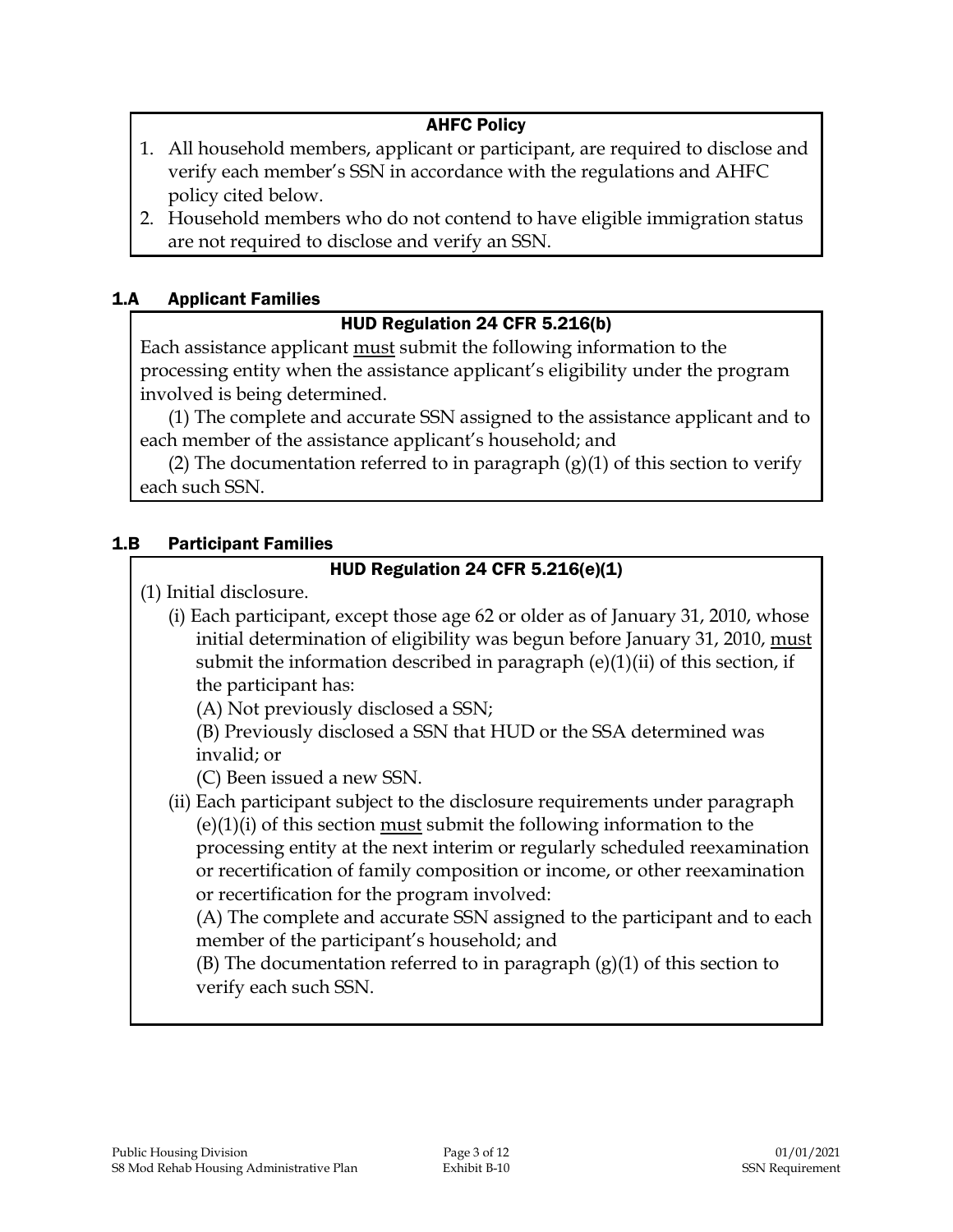### AHFC Policy

- 1. As of January 31, 2010, all participants who were determined eligible prior to that date were required to disclose and provide verification of their SSN at their next annual examination.
- 2. Participants age 62 or older as of January 31, 2010 who were determined eligible before January 31, 2010 were not required to provide verification of their SSN. These individuals retain this exemption as long as they maintain their eligibility for rental assistance.
- 3. All eligibility determinations after January 31, 2010 include the requirement that all household members must disclose and provide verification of their SSN.

## 2. Required Documentation

### HUD Regulation 24 CFR 5.216(g)

Required documentation.

(1) SSN. The documentation necessary to verify the SSN of an individual who is required to disclose his or her SSN under paragraphs (a) through (e) of this section is:

- (i) An valid SSN card issued by the SSA;
- (ii) An original document issued by a federal or state government agency, which contains the name of the individual and the SSN of the individual, along with other identifying information of the individual; or
- (iii) Such other evidence of the SSN as HUD may prescribe in administrative instructions.

### AHFC Policy

Verifications received will be documented in or copied to the file. AHFC will accept the following permanent forms of verification. Once received, these require no additional action.

- 1. Valid SSN card
- 2. A confirmation from the SSA website
- 3. An original document from a federal or state agency with the name of the individual and the social security number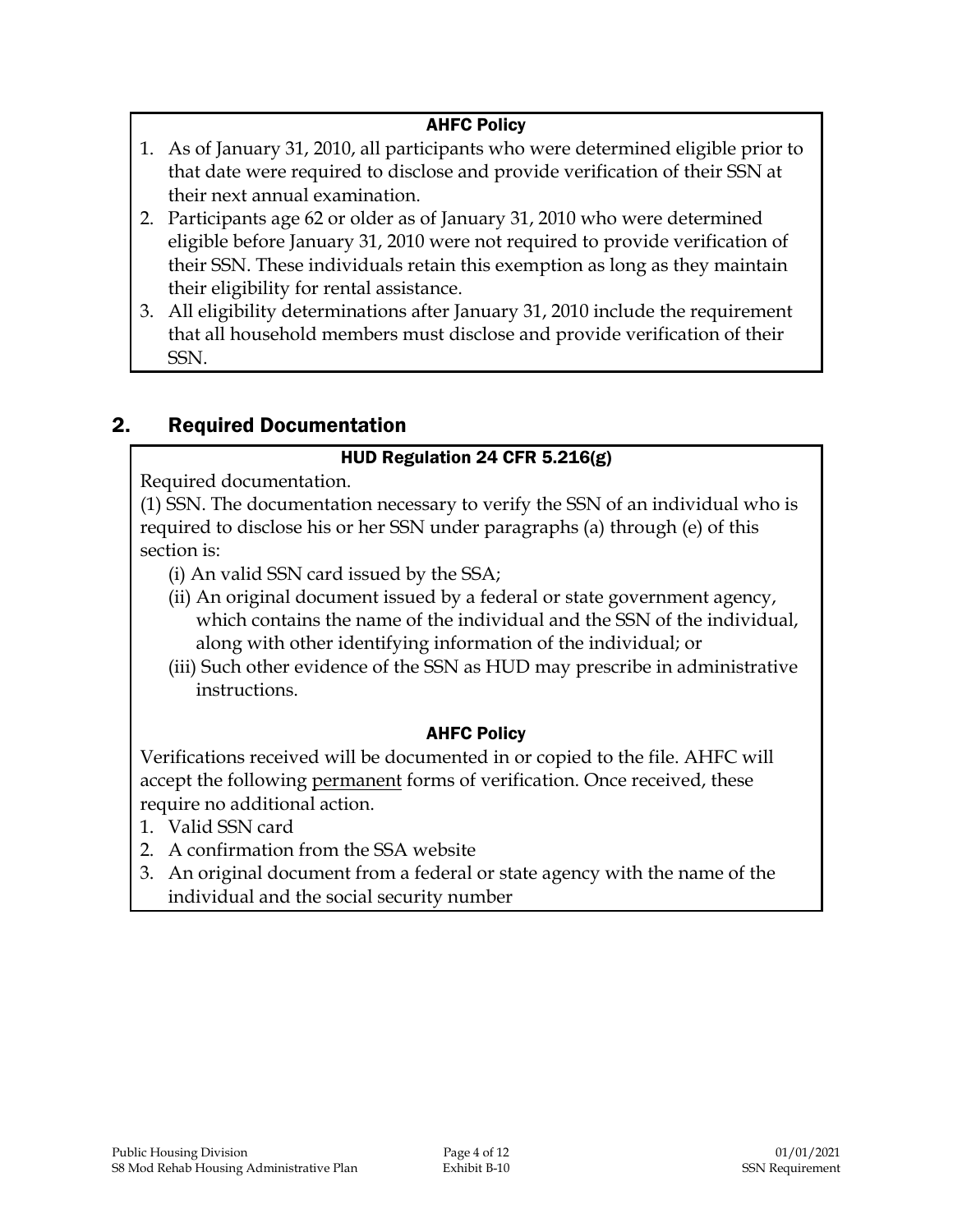### 2.A Rejection of Documentation

#### Public and Indian Housing Notice 2018-24

Paragraph 7. The PHA may reject documentation of the SSN provided by the applicant or participant for only the following reasons:

a. The document is not an original document; or

b. The original document has been altered, mutilated, or is not legible; or

c. The document appears to be a forged document (i.e., does not appear to be authentic).

The PHA should explain to the applicant or participant, the reason(s) the document is not acceptable and request the individual to obtain acceptable documentation of the SSN and submit it to the PHA within a specified time frame.

### 2.B Retention of Original Documents

### Public and Indian Housing Notice 2018-24

Paragraph 8. Once the individual's identity verification status is classified as **Verified**, the PHA may, at its discretion, remove and destroy the copy of the documents referenced in Paragraphs 6 and 8 of this notice (SSN Documentation). Retention of the EIV report which shows an identity verification status of Verified in the tenant file is adequate documentation of a valid tenant SSN. This will minimize the risk of exposing the individual's SSN.

PHAs are encouraged to minimize the number of tenant records that contain documents which display the full nine-digit SSN. PHAs are permitted to maintain EIV income reports in the tenant file for the duration of tenancy, and no longer than three years from the end of participation date.

#### 2.C Invalid SSNs

### Public and Indian Housing Notice 2018-24

Paragraph 9. An invalid SSN is an SSN that SSA has never assigned. SSA has never assigned an SSN with the first three digits of: 000, 666, or 900 series (numbers within the 900-999 range). Additionally, prior to June 25, 2011, SSA never assigned an SSN with the first three digits of: 000, 666, 772, 800, or 900 series. SSA has never assigned an SSN with the second two digits of 00 or the last four digits of 0000.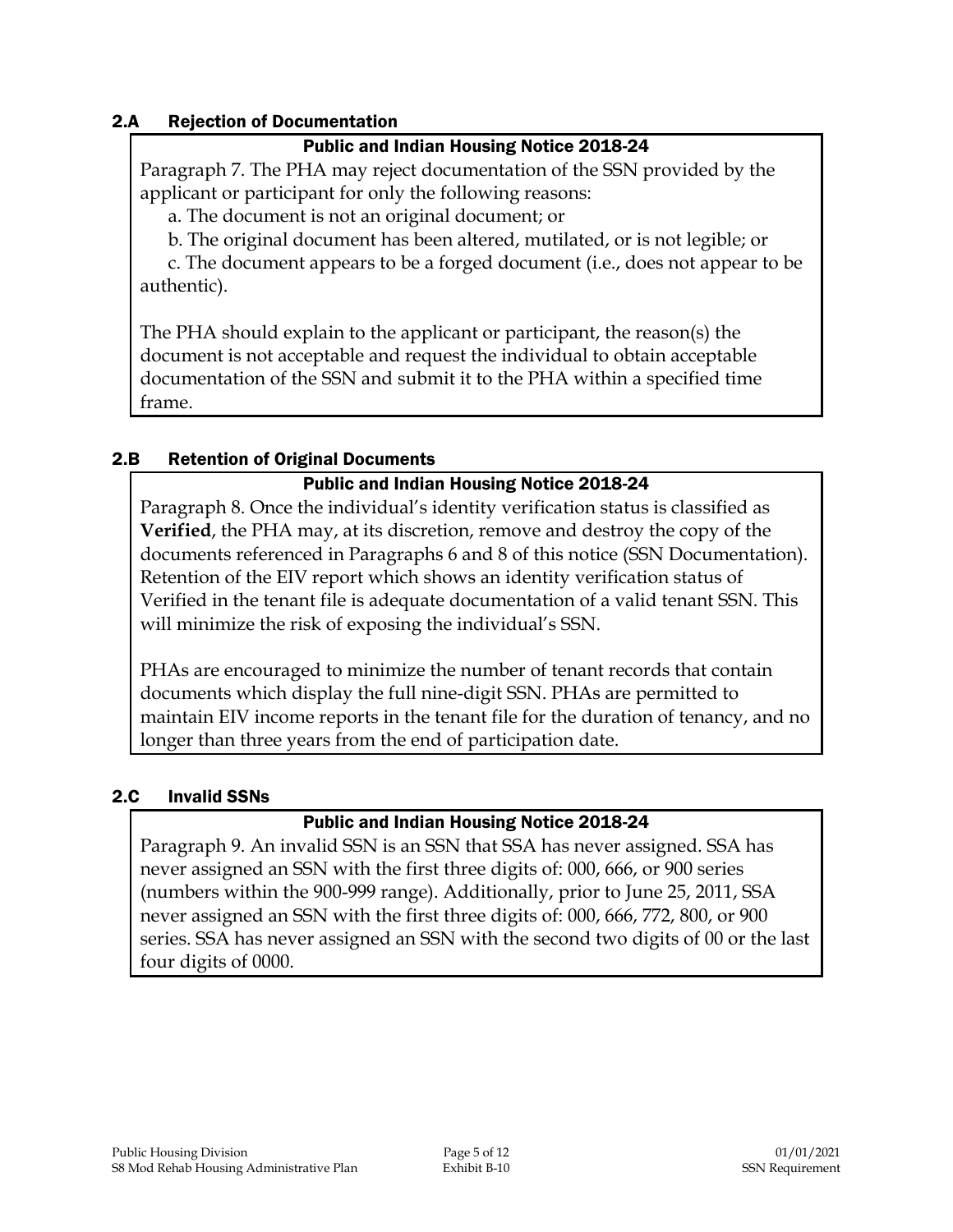### 2.D Individuals without an Assigned SSN

### Public and Indian Housing Notice 2018-24

Paragraph 10. It is not uncommon for certain individuals to not have an SSAassigned SSN. PHAs are required to use the Public and Indian Housing Information Center (PIC) Tenant ID Management tool to generate a unique identifier (commonly referred to as an alternate ID (ALT ID)) for those individuals who have not been assigned an SSN.

Once an individual discloses an SSN, the PHA must use the Tenant ID Management tool to replace the ALT ID with the disclosed SSN within 30 calendar days of receipt of the SSN.

## 2.E Individual Taxpayer Identification Number (ITIN)

## Public and Indian Housing Notice 2018-24

Paragraph 11. ITIN is a taxpayer identification number for Federal tax purposes only for certain non-residents and resident noncitizens, their spouses and dependents, who cannot obtain an SSN. The ITIN begins with the number "9" and is formatted like a SSN (9XX-XX-XXXX). However, the ITIN is not an SSN and PHAs must not report the ITIN on line 3n of the form HUD-50058. PHAs are required to use the Tenant ID Management tool to replace any reported ITIN on line 3n of the form HUD-50058 with an SSN or an ALT ID.

ITINs do not entitle a noncitizen to social security benefits, create any inference regarding a noncitizen's immigration status, or give a noncitizen a right to work in the U.S.

## 2.F Documentation Delays

## 2.F.1. Applicant Families for S8 Moderate Rehabilitation

## HUD Regulation 24 CFR 5.216(h)(2)

For applicants to the Section 8 Moderate Rehabilitation Single Room Occupancy (SRO) Program for Homeless Individuals under 24 CFR part 882, subpart H, the documentation required in paragraph  $(g^2)(1)$  of this section must be provided to the processing entity within 90 calendar days from the date of admission into the program. The processing entity shall grant an extension of one additional 90-day period if the processing entity, in its discretion, determines that the applicant's failure to comply was due to circumstances that could not have reasonably been foreseen and were outside the control of the applicant. If, upon expiration of the

 $\overline{a}$ <sup>2</sup> Streamlining Administrative Regulations for Public Housing, Housing Choice Voucher, Multifamily Housing, and Community Planning and Development Programs; Final Rule, March 8, 2016. Changed paragraph (h) to (g).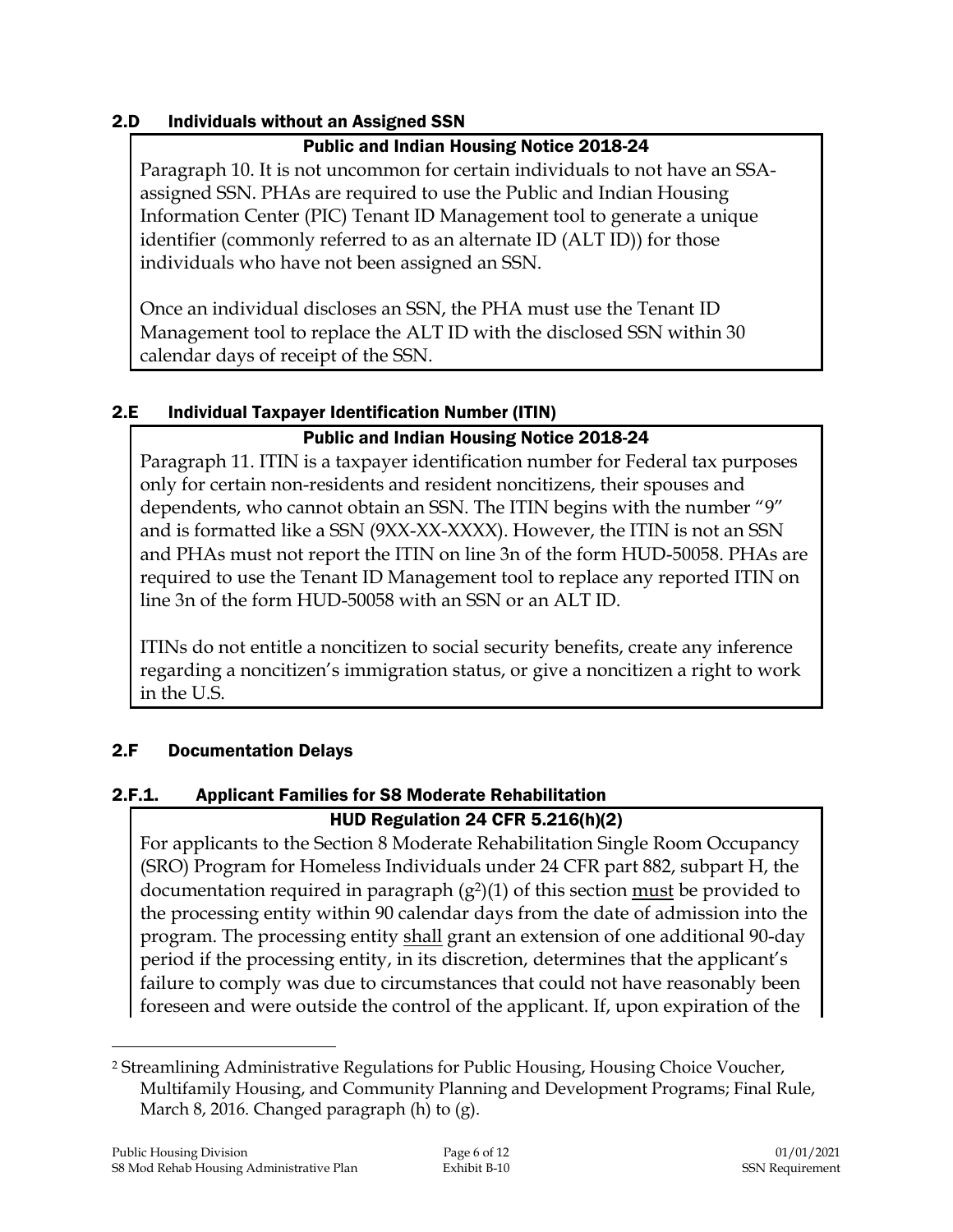provided time period, the individual fails to produce a SSN, the processing entity shall follow the provisions of §5.218.

## AHFC Policy

- 1. AHFC requires its partner agency to collect and document verification of SSNs in their file.
- 2. If additional time is needed, the partner agency may provide the additional time as stated above. The partner agency will document this in the family's file.

### 2.F.2. Applicant Families with a Child Under Age 6 HUD Regulation 24 CFR 5.216(h) $(3)^3$

If a child under the age of 6 years was added to the assistance applicant household within the 6-month period prior to the household's date of admission (or, for the HCV program, the date of voucher issuance), the assistance applicant may become a participant, so long as the documentation required in paragraph (g)(1) of this section is provided to the processing entity within 90 calendar days from the date of admission into the program (or, for the HCV program, the effective date of the Housing Assistance Payment contract). The processing entity must grant an extension of one additional 90-day period if the processing entity determines that, in its discretion, the assistance applicant's failure to comply was due to circumstances that could not reasonably have been foreseen and were outside the control of the assistance applicant. If the applicant family fails to produce the documentation required in paragraph (g)(1) of this section within the required time period, the processing entity must follow the provisions of §5.218.

## AHFC Policy

- 1. AHFC will not admit any family without proper verification of each family member's SSN.
- 2. AHFC will grant additional time to a family as specified in section 2.F.1 above.

 $\overline{a}$ <sup>3</sup> Streamlining Administrative Regulations for Public Housing, Housing Choice Voucher, Multifamily Housing, and Community Planning and Development Programs; Final Rule, March 8, 2016. New paragraph.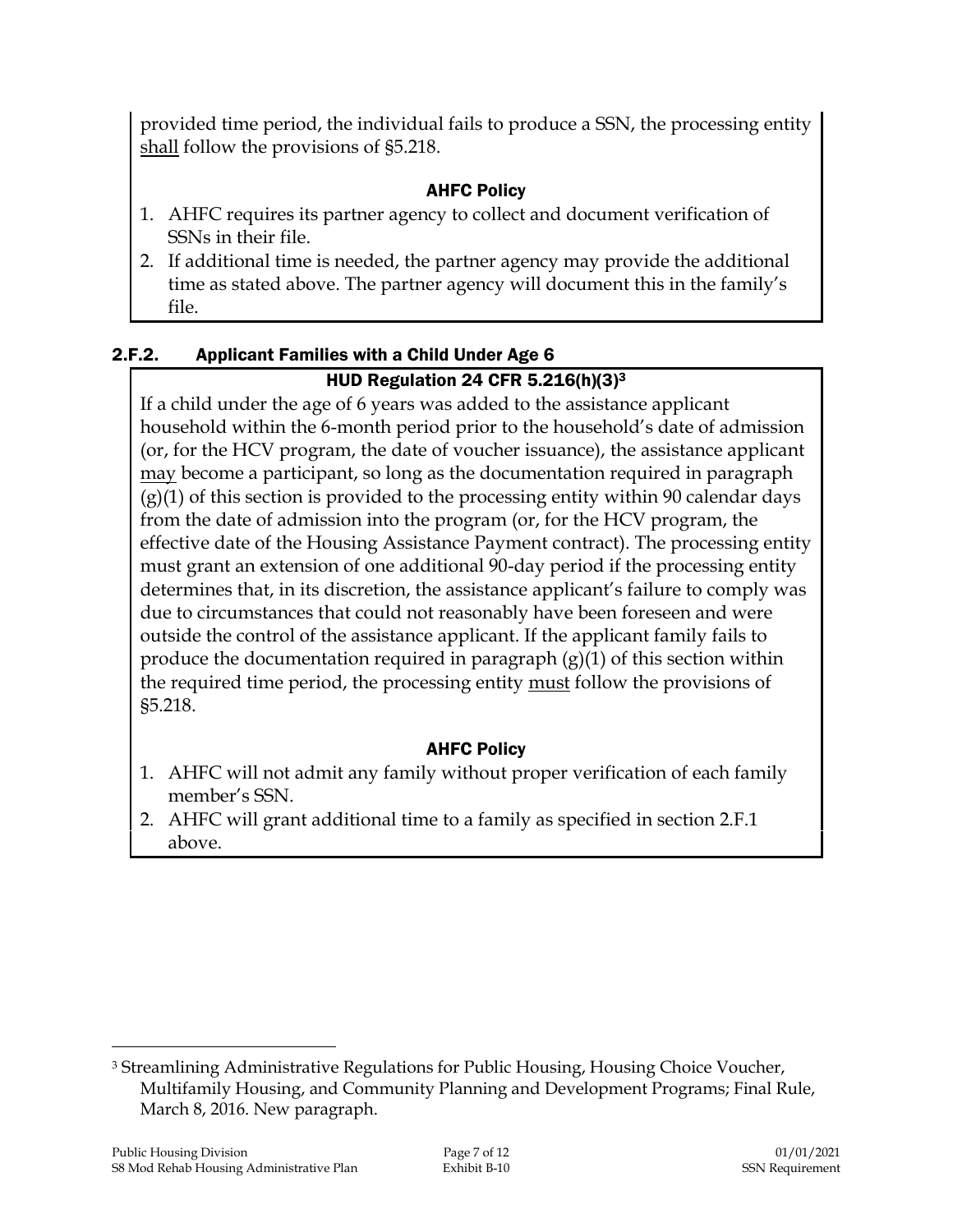### 2.F.3. Participant Families

### HUD Regulation 24 CFR 5.216(e)(2)

Subsequent disclosure. Once a participant has disclosed and the processing entity has verified each SSN, the following rules apply:

(i) Addition of new household member who is at least 6 years of age or under the age of 6 and has an assigned SSN. When the participant requests to add a new household member who is at least 6 years of age, or is under the age of 6 and has an assigned SSN, the participant must provide the following to the processing entity at the time of the request, or at the time of processing the interim reexamination or recertification of family composition that includes the new member(s):

- (A) The complete and accurate SSN assigned to each new member; and
- (B) The documentation referred to in paragraph  $(g)(1)$  of this section to verify the SSN for each new member.

### Public and Indian Housing Notice 2018-24

Paragraph 12. The participant must disclose the SSA-assigned SSN and provide the PHA with the documents referenced in Paragraph 6 (see Required Documentation section) of this notice at the time of such request, or at the time of processing the interim or annual reexamination of family income and/or composition. If the family is unable to provide the required documentation of the SSN, the PHA shall not add the new household member to the family composition until the family provides such documentation. The PHA is not authorized to generate an ALT ID for the affected household member.

#### HUD Regulation 24 CFR 5.216(e)(2)

(ii) Addition of new household member who is under the age of 6 and has no assigned SSN.

- (A) When a participant requests to add a new household member who is under the age of 6 and has not been assigned a SSN, the participant shall be required to provide the complete and accurate SSN assigned to each new child and the documentation referred to in paragraph (g)(1) of this section to verify the SSN for each new child within 90 calendar days of the child being added to the household.
- (B) The processing entity shall grant an extension of one additional 90-day period if the processing entity, in its discretion, determines that the participant's failure to comply was due to circumstances that could not have reasonably been foreseen and were outside the control of the participant. During the period that the processing entity is awaiting documentation of a SSN, the processing entity shall include the child as part of the assisted household and the child shall be entitled to all the benefits of being a household member. If, upon expiration of the provided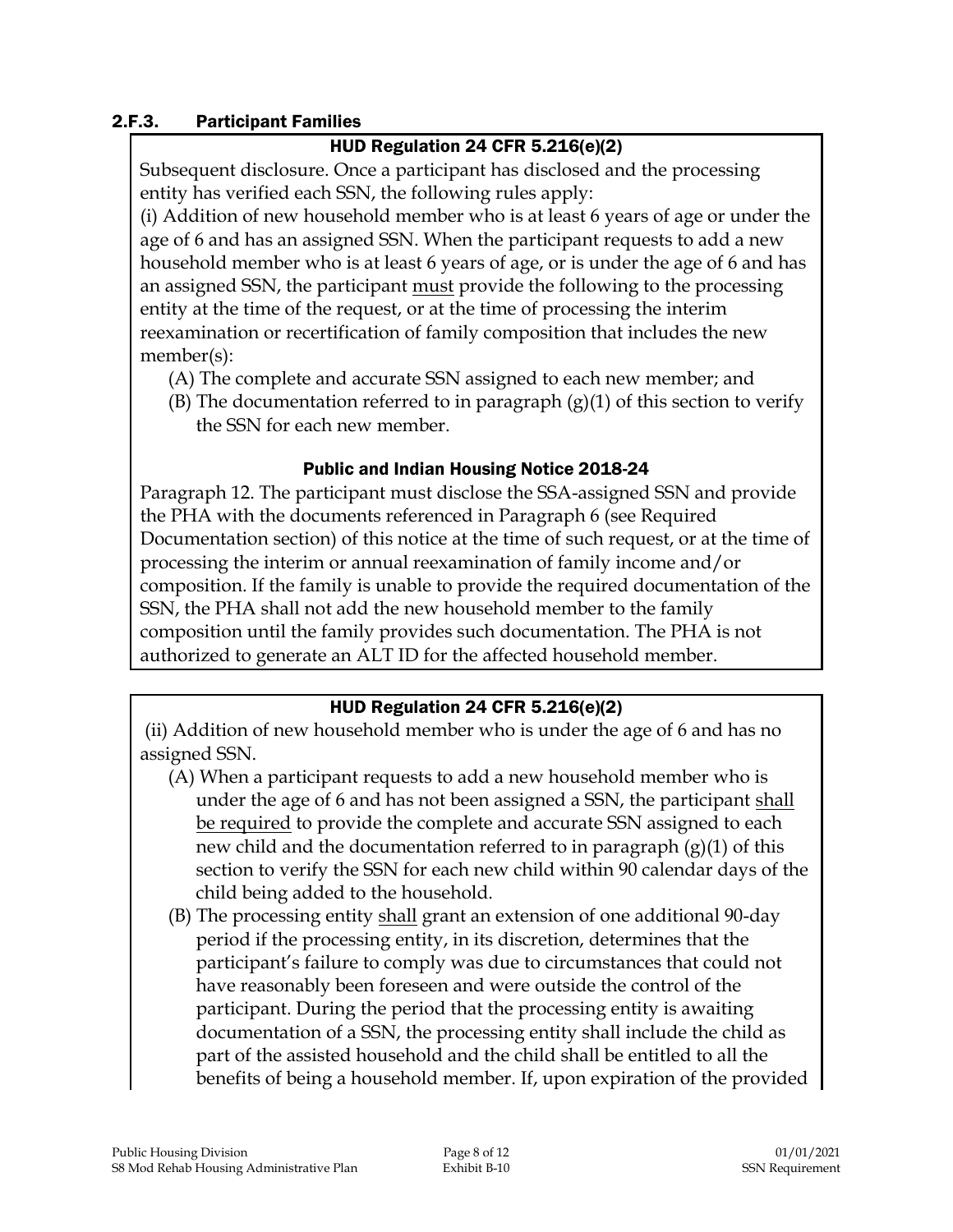time period, the participant fails to produce a SSN, the processing entity shall follow the provisions of §5.218.

(iii) Assignment of new SSN. If the participant or any member of the participant's household has been assigned a new SSN, the participant must submit the following to the processing entity at either the time of receipt of the new SSN; at the next interim or regularly scheduled reexamination or recertification of family composition or income, or other reexamination or recertification; or at such earlier time specified by the processing entity:

- (A) The complete and accurate SSN assigned to the participant or household member involved; and
- (B) The documentation referred to in paragraph  $(g)(1)$  of this section to verify the SSN of each individual.

## HUD Regulation 24 CFR 882.515(d)

Continuation of housing assistance payments. However, eligibility also may be terminated in accordance with HUD requirements for such reasons as failure to submit requested verification information, including failure to meet the disclosure and verification requirements for Social Security Numbers, as provided by part 5, subpart B, of this title, or failure to sign and submit consent forms for the obtaining of wage and claim information from State Wage Information Collection Agencies, as provided by part 5, subpart B, of this title.

## AHFC Policy

NWA will follow the regulations above to obtain proof of social security number for each household member.

## 3. Third-Party Verification

## Public and Indian Housing Notice 2018-24

Paragraph 15. It is the Department's position that an SSA benefit verification letter (dated within the last 60 days of the PHA request date for information or within the PHA-tenant interview date) provided by the family or an undisputed EIV Income Report which displays the current social security benefit amount is third party verification. No additional verification is required by the PHA.

SSA has requested that PHAs refrain from submitting requests to SSA to verify that a family is not receiving social security benefits.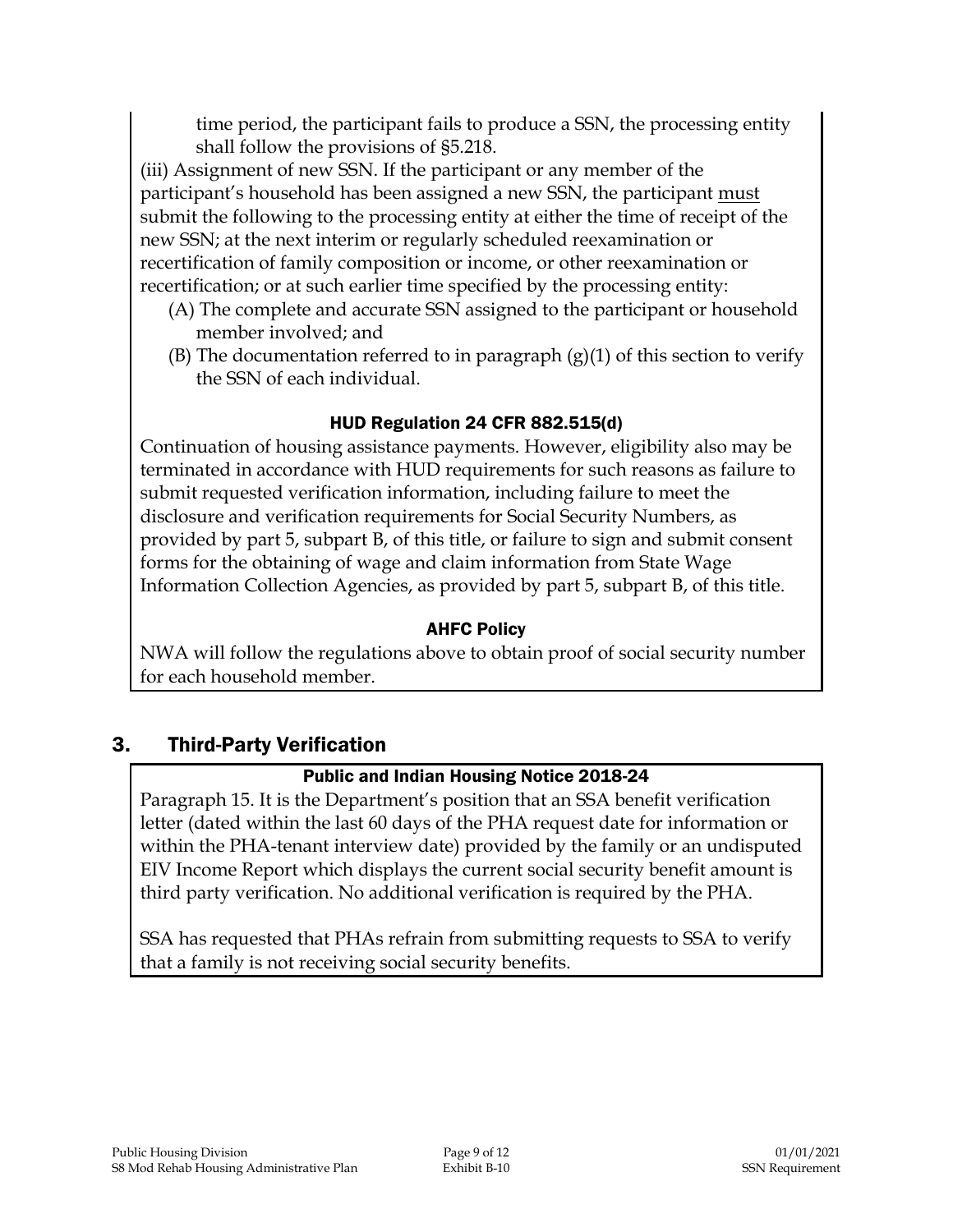## 4. Penalties

#### 4.A Applicants for S8 Moderate Rehabilitation SRO

### PIH Notice 2018-24

Paragraph 13. If upon the expiration of the provided time period, the individual fails to comply with the SSN disclosure and documentation requirements, the PHA must terminate the individual's tenancy or assistance, or both.

### AHFC Policy

NWA will follow the regulations above. AHFC will not provide subsidy for any person who fails to provide verification of social security number.

### 4.B Participants

### HUD Regulation 24 CFR 5.218(c)

Termination of assistance or termination of tenancy of participants.

(1) The processing entity must terminate the assistance or terminate the tenancy, or both, of a participant and the participant's household, in accordance with the provisions governing the program involved, if the participant does not meet the applicable SSN disclosure, documentation, and verification requirements specified in §5.216.

(2) The processing entity  $\underline{may}$  defer termination and provide the participant with an additional 90 calendar days to disclose a SSN, but only if the processing entity, in its discretion, determines that:

- (i) The failure to meet these requirements was due to circumstances that could not have reasonably been foreseen and were outside the control of the participant; and
- (ii) There is a reasonable likelihood that the participant will be able to disclose a SSN by the deadline.

(3) Failure of the participant to disclose a SSN by the deadline specified in paragraph  $(c)(2)$  of this section will result in termination of the assistance or tenancy, or both, of the participant and the participant's household.

### AHFC Policy

NWA will follow the regulations above. AHFC will not provide subsidy for any person who fails to provide verification of social security number.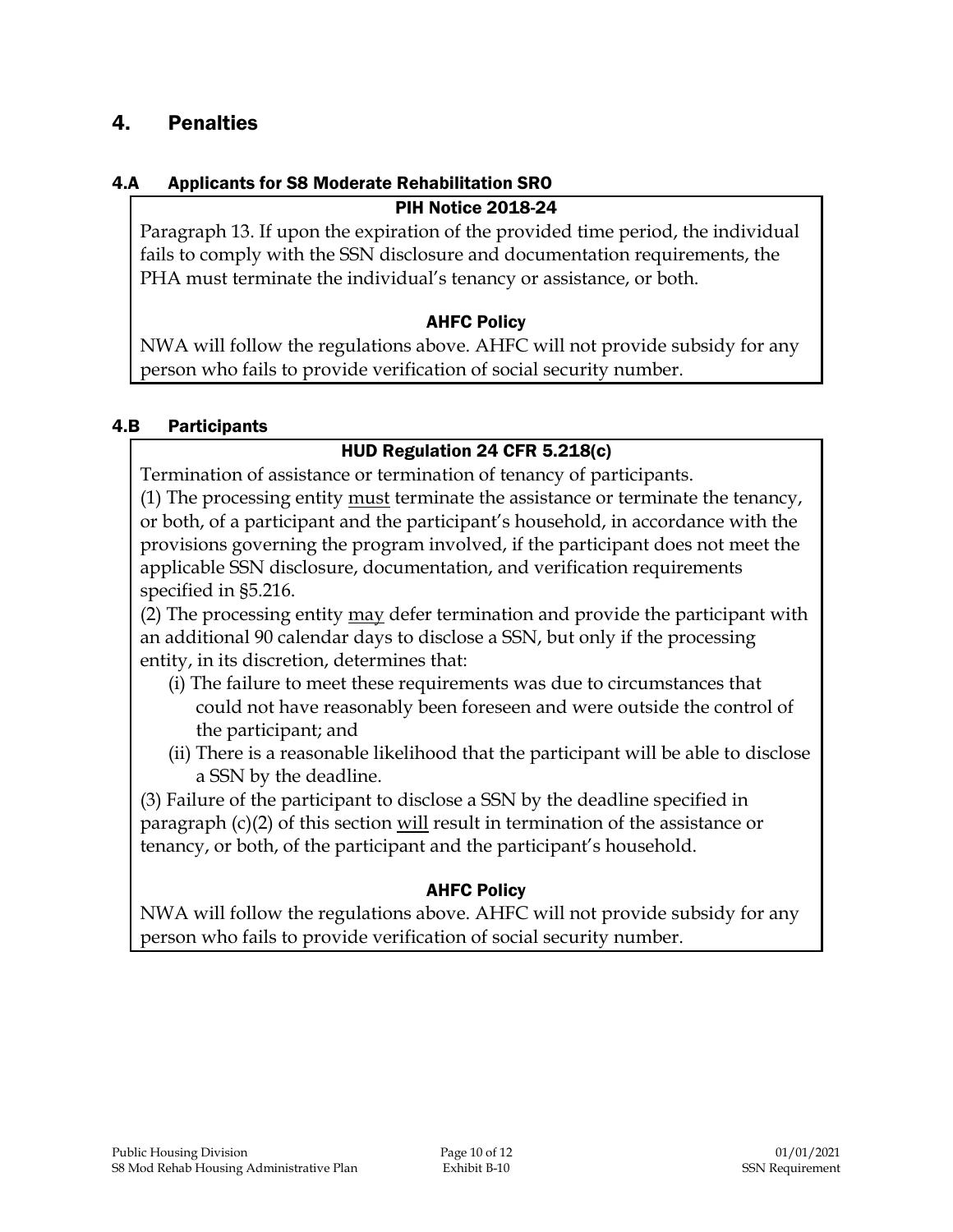### 4.C PHA Penalties

### PIH Notice 2018-24

Paragraph 14. PHAs are required to ensure compliance with SSN disclosure, documentation, and verification requirements outlined in this notice and HUD regulations, including the enforcement of penalties for a family's failure to comply with the HUD requirements. PHAs may be subject to sanctions and/or the assessment of disallowed costs associated with any resulting incorrect subsidy or tenant rent calculation or both as a result of a PHA's noncompliance and/or enforcement of the SSN disclosure, documentation, and verification requirements outlined in this notice and the applicable HUD regulations.

### 5. Definitions

### HUD Regulation 24 CFR 5.214

In addition to the definitions in §5.100, the following definitions apply to this subpart B.

### 5.A Assistance Applicant

Except as excluded pursuant to 42 U.S.C. 3543(b) and 3544(a)(2), this term means the following: (1) For any program under 24 CFR parts 215, 221, 236, 290, or 891, or any program under Section 8 of the 1937 Act: A family or individual that seeks rental assistance under the program. (2) For the public housing program: A family or individual that seeks admission to the program.

#### 5.B Owner

The person or entity (or employee of an owner) that leases an assisted dwelling unit to an eligible family and includes, when applicable, a mortgagee.

### 5.C Participant

Except as excluded pursuant to 42 U.S.C. 3543(b) and 3544(a)(2), this term has the following meaning: (1) For any program under 24 CFR part 891, or Section 8 of the 1937 Act: A family receiving rental assistance under the program; (2) For the public housing program: A family or individual that is assisted under the program; (3) For 24 CFR parts 215, 221, 236, and 290: A tenant or qualified tenant under any of the programs; and (4) For 24 CFR part 235: A homeowner or a cooperative member receiving homeownership assistance.

#### 5.D Processing entity

The person or entity that, under any of the programs covered under this subpart B, is responsible for making eligibility and related determinations and an income